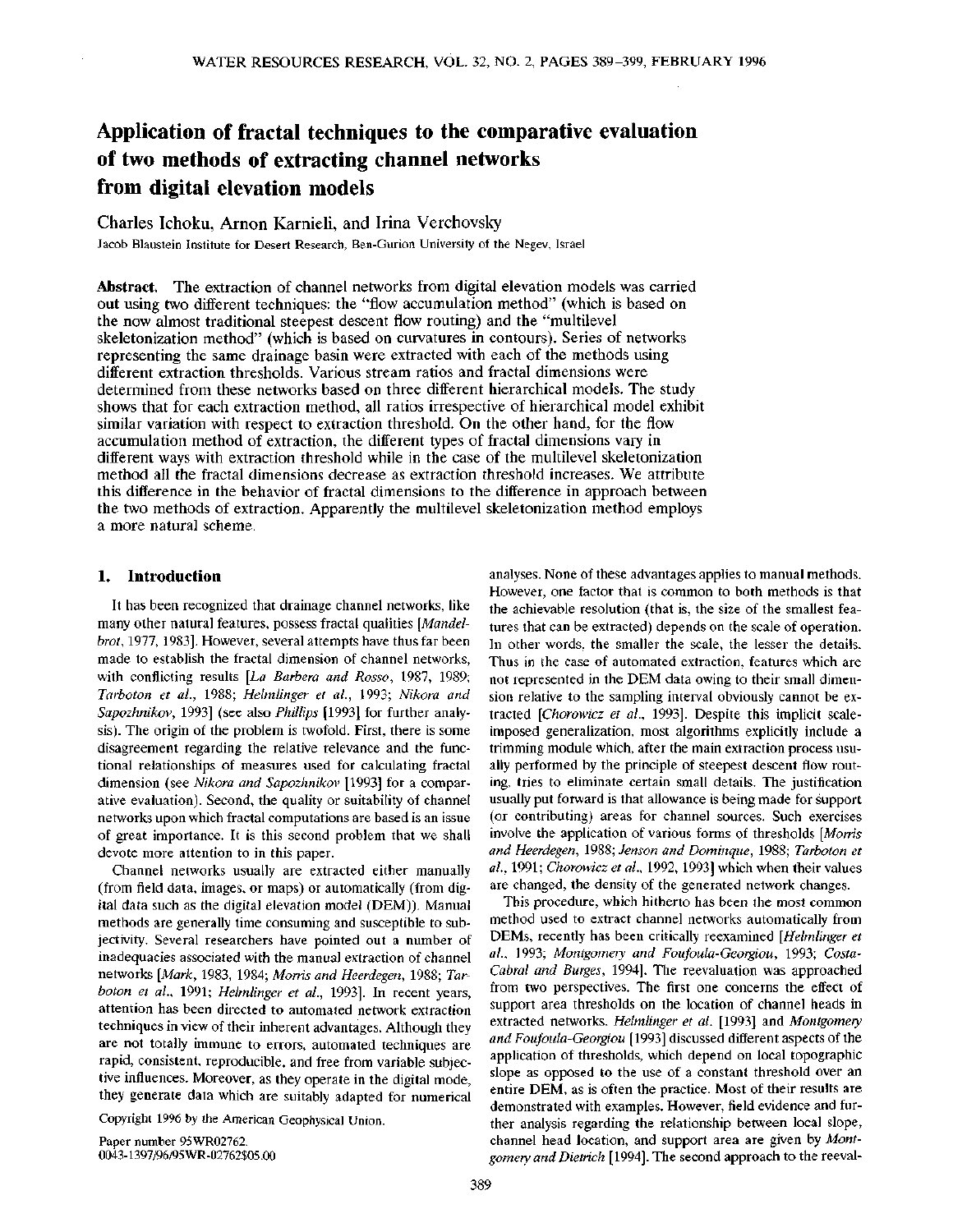uation deals with the method of flow routing. *Montgomery and Foufoula-Georgiou* [1993] and *Costa-Cabral and Burges* [1994] highlighted the inadequacies in the common method of flow routing whereby flow simply is directed from a pixel to one of its eight nearest neighbors. One of the greatest weak points of this approach is its limitations in the extraction of divergent and convergent flows. Furthermore, *Costa-Cabral and Burges* [1994] discussed the various problems associated with some of the existing algorithms and proposed a new flow-routing algorithm with which some of the problems could be overcome.

More recently, a new algorithm employing the principle of multilevel skeletonization has been developed *[Meisels et al.,* 1995]. This algorithm does not perform flow routing explicitly. Rather, networks are implicitly derived by skeletonizing the DEM based on contours. Thresholds applied in this method represent degrees of contour curvatures rather than support areas.

In this paper we seek to make a comparative study of networks extracted by the methods of flow routing and multilevel skeletonization by means of fractal techniques. Networks are generated by both methods with different thresholds. Their fractal parameters are computed and subjected to detailed analysis.

## **2. Background**

Even a visual assessment of channel networks shows that they exhibit statistical self-similarity, at least over limited areas and within the conventionally applicable range of scales. This implies that within a given area, a subnetwork when enlarged resembles its parent network. Therefore it follows that channel networks are fractal *[Mandelbrot,* 1977, 1983]. Generally, fractal properties of features are quantified using the so-called fractal dimension.

A number of works have been published on the characterization of the fractal properties and the determination of the fractal dimension *D* of channel networks. The most conventionally applied techniques include the ruler method, the boxcounting method, and a computational method making use of Horton's ratios *[Tarboton et al.,* 1988; *Rosso et at.,* 1991]. Both the ruler and the box-counting methods are simple procedures often employed in many fields of study for determining the fractal dimensions of curves or features composed of curves *[Hastings and Sugihara,* 1993; *Roach and Fowler,* 1993].

These two methods involve similar steps which may be summarized as follows. In the ruler method the length of the feature of interest is measured with a ruler (or other length measuring scale such as dividers) set to various sizes, and the apparent length of the feature obtained with each measuring size is recorded. For instance, if a ruler of size  $r_i$  is used to measure the length of the feature in  $N_i$  steps, then its apparent length  $L_i$ , equals  $N_i r_i$ . The fractal dimension of the feature is estimated from the slope of the plot of  $log(L_i)$  against  $log(r_i)$ as follows *[Feder,* 1988; *Roach and Fowler,* 1993]:

$$
D_r = 1 - \text{slope} \tag{1}
$$

where  $D<sub>r</sub>$  denotes the fractal dimension by the ruler method. In the box-counting method, grids of different cell sizes (side lengths) are successively superimposed on the feature and the number of cells containing elements of the feature is counted. If we denote each grid size by  $r<sub>i</sub>$  and the corresponding number of occupied cells by  $N_f$ , then the fractal dimension is the slope of the plot of log  $(N_i)$  against log  $(r_i)$  [Feder, 1988].

Nevertheless, when the ruler or the box-counting method is applied to channel networks the log-log plots in either case very often result in two distinct slopes instead of a unique slope *[Tarboton et al.,* 1988]. This tendency makes interpretation difficult. *Helmlinger et al.* [1993] drew attention to this problem. *Tarboton et al.* [1988] had earlier suggested that the smaller slope value would correspond to the fractal dimension of individual streams while the larger one would correspond to the fractal dimension of the network's branching structure. However, the hierarchical nature of channel networks which is considered an essential property in most modeling studies is ignored by the ruler and box-counting methods.

On the other hand, the method of Horton's ratios applies mainly to drainage systems. Although *Phillips* [1993] doubts the reliability of this method, and there is still some discussion in the literature as to the most appropriate measures to be involved in the computations, we think that it is more adaptive to channel networks (than the ruler or box-counting methods) since it recognizes their hierarchical structure. However, it is outside the scope of this work to discuss the suitability or otherwise of methods of determining fractal dimension. We shall use only the method of Horton's ratios in this work.

When the channels of a network are hierarchically ordered according to the system of either *Horton* [1945] or *Strahler* [1952], the following ratios may be established for channels of order  $\omega$  (more conventionally referred to as streams of order  $\omega$ ):

$$
R_B = N_{\omega - 1} / N_{\omega} \tag{2}
$$

$$
R_L = L_{\omega+1}/L_{\omega} \tag{3}
$$

$$
R_A = A_{\omega+1}/A_{\omega} \tag{4}
$$

 $R_B$ ,  $R_L$ , and  $R_A$  represent bifurcation, length, and area ratios, respectively, where  $N_{\omega}$ ,  $L_{\omega}$ , and  $A_{\omega}$  respectively denote the number, average length, and average catchment area of streams of order  $\omega$ . Equations (2) and (3) are based on the laws of stream numbers and stream lengths *[Horton,* 1945], and (4) on the law of stream areas *[Schumm,* 1956]. These laws are generally referred to as Horton's laws, and the ratios, which also are often referred to as Horton's ratios, are assumed to be constant within a drainage basin regardless of scale *[Rosso et al.,* 1991; *Helmlinger et al.,* 1993]. For a network, therefore, each can be estimated from the slope of the linear least squares fit to the corresponding Horton diagram *[Shreve,* 1966], which is the plot of the logarithms of  $N_{\omega}$ ,  $L_{\omega}$ , or  $A_{\omega}$  (as the case may be) against order  $\omega$ . In the Horton's ratios method of fractal dimension computation, *D* is expressed as a function of two or more of the stream ratios  $R_B$ ,  $R_L$ , and  $R_A$ . Nevertheless, there are variations in the specific formulas proposed by different authors *[Tarboton et al.,* 1988, 1990; *La Barbera and Rosso,* 1989,1990; *Rosso et al.,* 1991] (see also *Nikora and Sapozhnikov* [1993] for a summary of these formulas). However, the relationship most frequently employed in the computation of fractal dimension is

$$
D = \log R_B / \log R_L \tag{5}
$$

Whereas *La Barbera and Rosso* [1987, 1989] derived this relation (5) for computing *D* as the fractal dimension of a network, *Tarboton et al.* [1990] held that the *D* computed from (5) represents just the fractal dimension of the network's branching structure and that it should be multiplied by the fractal dimension of individual channels in order to obtain the fractal dimension of the network. Although *La Barbera and Rosso*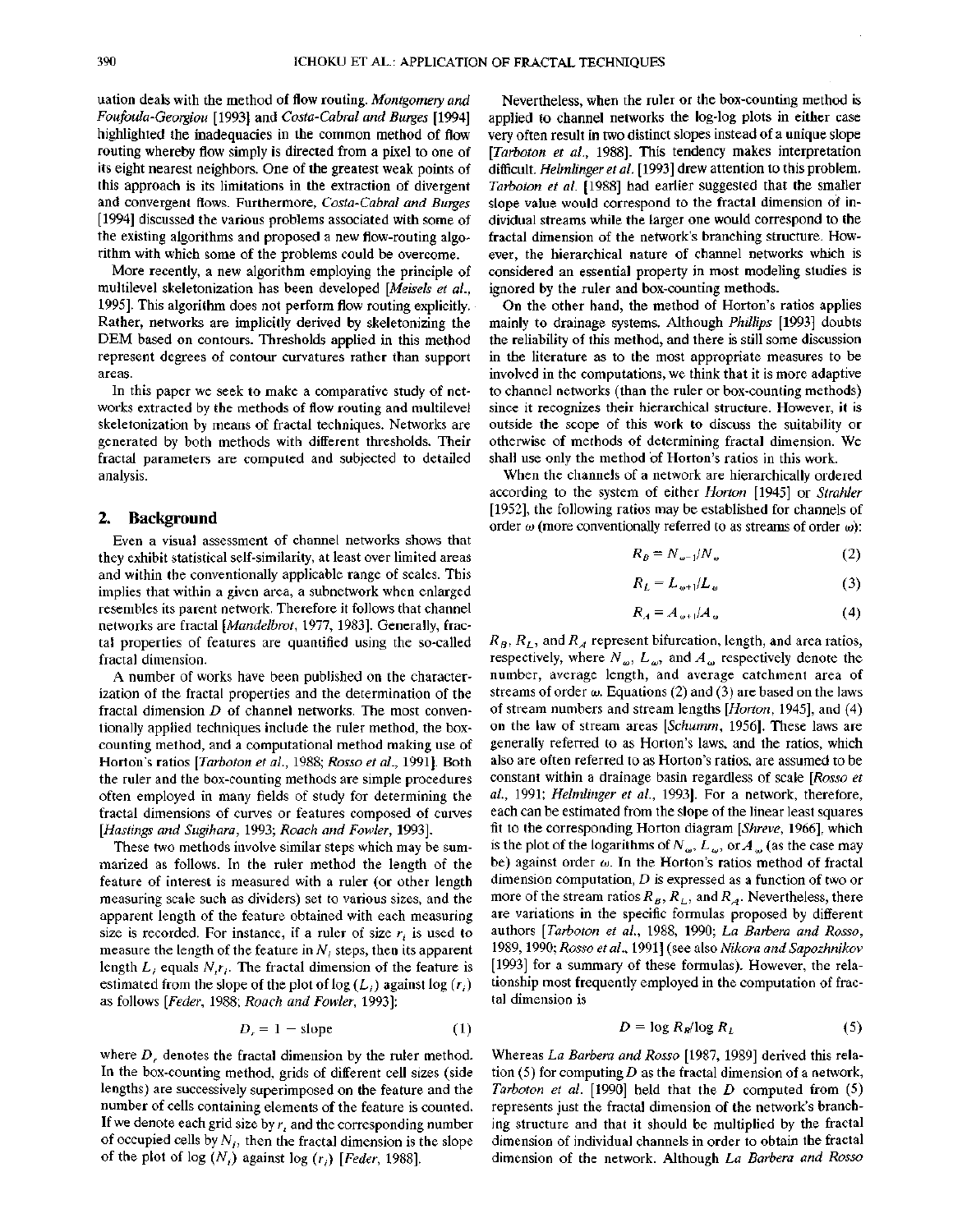[1990] later obtained a different formula, the right-hand side of (5) was still a factor. Also, in subsequent papers *[Rosso et al.,* 1991; *Helmlinger et al.,* 1993; *Nikora and Sapozhnikov,* 1993] (5) has been used either alone or as a factor in computing fractal dimension by the method of Horton's ratios and in most-cases has served as a basis for conclusion. However, *Nikora and Sapozhnikov* [1993] contend that the existing Horton's ratios methods of fractal dimension computation are characterized by the assumption that channel networks are self-similar, which they observe is not always true. Based on the analysis of simulated river networks, they reported that when the total length of river networks is small, the networks exhibit selfsimilarity, while when they are large they exhibit self-affinity, and suggested that river systems should be associated more generally with self-affine rather than self-similar behaviors. They further recommended a larger set of parameters (than was hitherto used) for use in quantifying the fractal geometry of networks. Specifically, *Nikora and Sapozhnikov* [1993] and *Nikora* [1994] agree that (5) should be used for computing fractal dimension in a self-similarity situation and suggest that in the case of self-affinity, use should be made of two scaling indices:  $D_L$ , which is the same as D in (5), and  $D_W$ , which is given by

$$
D_w = \log R_B / \log R_w \tag{6}
$$

where  $R_W$  is the width ratio of the network expressed as

$$
R_W = W_{\omega+1}/W_{\omega} \tag{7}
$$

 $W_{\omega}$  denotes the average width of subnetworks of order  $\omega$  and can be determined from *[Nikora and Sapozhnikov,* 1993]

$$
W_w = 2L_{w-1} \sin \varphi_{w-1} \tag{8}
$$

in which  $\varphi_{\omega-1}$  represents the angle between streams of adjacent Horton orders  $\omega$  and  $\omega - 1$ . They recommend that  $D_L$ and  $D<sub>w</sub>$ , referred to as scaling exponents for the longitudinal and transversal directions, be combined to compute Hurst index *H* (which characterizes the degree of self-affinity) and lacunarity dimension  $D_G$  (characterizing the degree of lacunarity or noncompactness of drainage basins) as follows:

$$
H = D_L/D_W \tag{9}
$$

and

$$
D_G = (2D_L D_W)/(D_L + D_W) \tag{10}
$$

*Nikora and Sapozhnikov* [1993] *and Nikora* [1994] further state that for self-similarity,  $H = 1$  and  $D_G = D_L = D_W = D$ , while for self-affinity  $H < 1$  and  $D_L \neq D_W$ . However, the parameters used for their computations are somewhat different from those usually derived on the basis of *Horton's* [1945] or *Strahler's* [1952] ordering schemes. *Nikora and Sapozhnikov* [1993] state that theirs represents a deterministic "fractal" model of the hierarchical structure of channel networks. They provide the following relationships between their parameters and those of Horton:

$$
L_{f,\omega} \sim L_{H,\omega} \tag{11}
$$

$$
R_{f,L} = R_{H,L} \tag{12}
$$

$$
N_{f,\omega} = \frac{1}{L_{H,\omega}} \sum_{j=\omega}^{\Omega} L_{H,j} N_{H,j}
$$
 (13)

where  $\omega$  denotes stream order, and the subscripts  $f$  and  $H$ indicate parameters belonging to the "fractal" and Horton's models, respectively. Thus  $N_{H,\omega}$  and  $L_{H,\omega}$  denote number and mean length, and  $R_{H,L}$  length ratio of Horton streams of order  $\omega$ , while  $N_{f,\omega}$ ,  $L_{f,\omega}$ , and  $R_{f,L}$  respectively denote the same parameters in the "fractal" model.

It is pertinent to examine the results so far published on the fractal dimension of channel networks. *Tarboton et al.* [1988] used the ruler, box-counting, and Horton's ratios methods to determine the fractal dimension of several river networks and concluded that there is a general agreement between the results, and that on the average their fractal dimension is 2. *Rosso et al.* [1991] used the Horton's ratios method to compute fractal dimensions from *Hjelmfelt's* [1988] data for eight rivers in Missouri (United States) and obtained values ranging from 1.444 to 1.649, with an average of 1.576 *[Rosso et al.,* 1991, p. 385]. Using the same method, they further computed the fractal dimension of 30 river networks around the world and reported a wide variation in the values (which range from around 1.4 to 2). They concluded that it is not right to assign an invariant fractal dimension to all river networks. *Nikora and Sapozhnikov* [1993] computed *H* and *DG* for several natural rivers and obtained average values of approximately 0.73 and 1.87, respectively. However, there seems to be a universal consensus of opinion that in all cases, the value of channel network fractal dimension (i.e., D or  $D_G$ ) should not exceed 2. This is based on the consideration that in its usual planimetric (two-dimensional) representation on a map, the channel network can at most fill up a plane with dimension 2.

An important issue to consider is the nature of channel networks used in fractal studies and upon which research results are based. Real as well as simulated networks are used. Here we are more concerned with real networks because they represent the true nature of things. Real networks are either extracted manually (mainly from topographic maps) or automatically (mainly from OEMs). This paper deals with DEMderived channel networks. The extraction of channel networks from the DEM is based on purely morphological considerations, but very often their final composition is dependent on arbitrarily chosen thresholds used to make provision for support areas of channel sources. Despite this potential uncertainty in network composition, DEM-derived channel networks are gaining much popularity as input data for analyzing and modeling hydrophysical and hydrological processes. It is therefore imperative that sufficient effort should be devoted to research in assessing such networks in order to try to identify reliable extraction techniques. This can be done by either comparing them with known standards (if they exist) or by any other means. In this paper we seek to comparatively evaluate DEM-derived networks through fractal analysis. *Tarboton et al.* [1988] determined fractal dimensions for channel networks extracted with different support area thresholds and observed that the more detailed the network (i.e., the smaller the threshold), the smaller the scale above which it is space filling (with fractal dimension  $D = 2$ ). *Helmlinger et al.* [1993] performed a similar work and concluded that not only is it difficult to determine the optimal threshold support area to apply, but also that applying a constant support area is inappropriate since, according to their findings, support area should depend on local slope.

A very recent work by *Meisels et al.* [1995] on multilevel skeletonization of DEMs (described in the next section) features the extraction of channel networks in which channel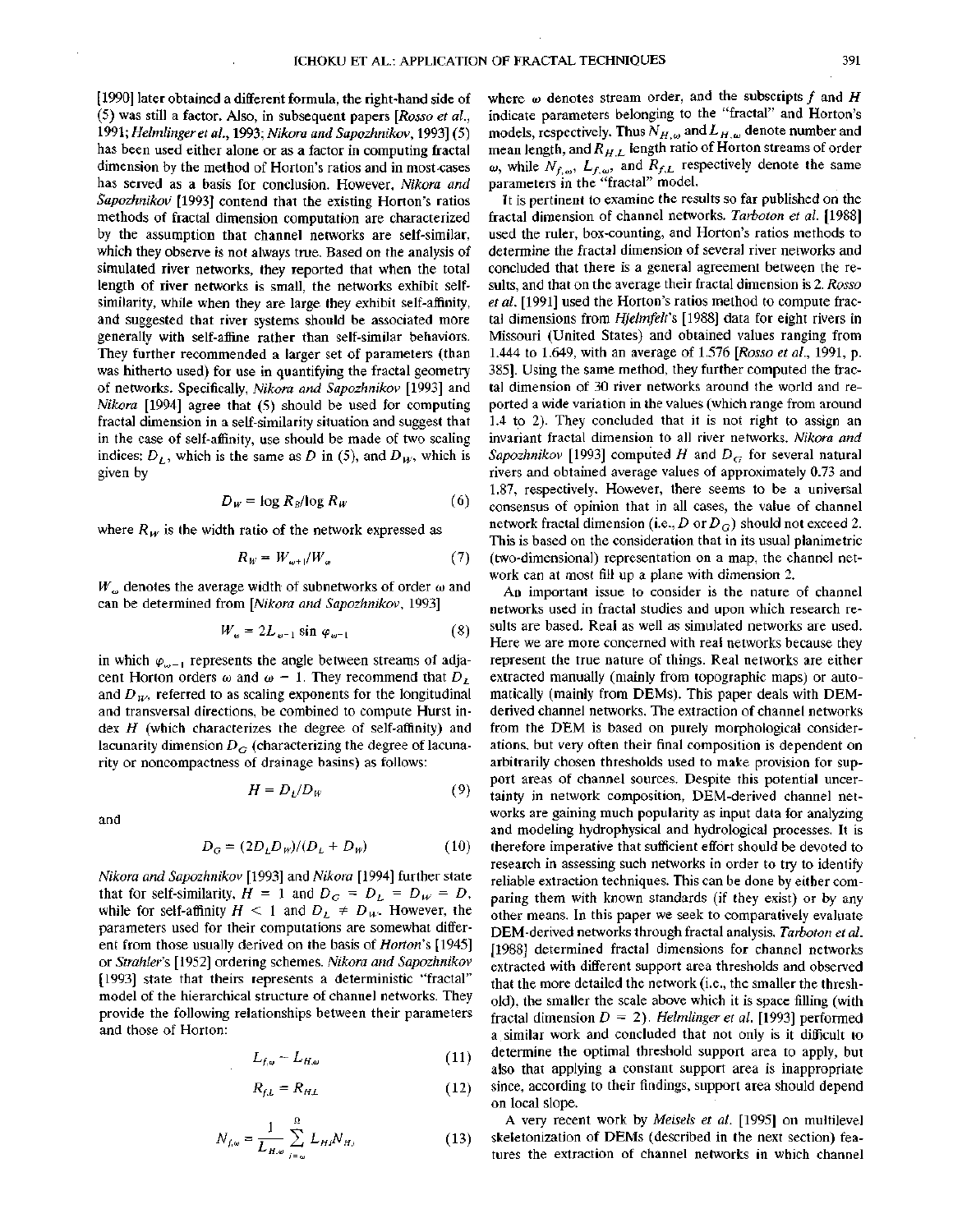source locations are determined not by the application of artificial threshold support areas but intrinsically on the basis of the degree of curvature of contour cusps which is related to local slope. In this work we study the fractal properties of channel networks extracted by this method with different degrees of curvature as well as those extracted by the flow accumulation method with different support area thresholds for comparison. Different models, covering the use of a wide range of parameters, will be used.

# **3. Extracting Channel Networks From DEM Data**

Several algorithms have been proposed in the literature for the extraction of channel (or valley) networks from DEM data [e.g., *Collins,* 1975; *Mark,* 1984; *O'Callaghan and Mark,* 1984; *Band,* 1986; *Douglas,* 1986; *Jenson and Domingue,* 1988; *Morris and Heerdegen,* 1988; *Riazanoff et al.,* 1988; *Seemuller,* 1989; *Fairfield and Leymarie,* 1991; *Freeman,* 1991; *Quinn et al.,* 1991; *Tarboton et al.,* 1991; *Chorowicz et al.,* 1992; *Costa-Cabral and Surges* 1994]. A categorization of some of these in accordance with the principles they use has been made by *Fairfield and Leymarie* [1991] and *Costa-Cabral and Barges* [1994]. They designated "D8" the category of algorithms in which flow is routed from a pixel simply to the one of its eight nearest neighbors, which constitutes the steepest descent. Most of the existing algorithms belong to this group with slight differences. Another category, termed "Rho8," is represented by the algorithm proposed by *Fairfield and Leymarie* [1991], which is a modification of D8 in which the direction of flow routing is stochastically determined based on the slope aspect. The work of *Lea* [1992] represents a third category, in which flow is routed on the basis of aspect angle but not stochastically. Then there is the multiple-flow category in which the flow from a pixel is partitioned among its lower elevation neighbors according to a certain proportion *[Freeman,* 1991; *Quinn et al.,* 1991], The algorithm proposed by *Costa-Cabral and Surges* [1994] forms a different category in that it enables the modeling of parallel, divergent, and convergent flows depending on the topography. All the above algorithms explicitly perform flow routing to accumulate flow before the final network is extracted based on a flow accumulation threshold.

On the other hand, a newly developed multilevel skeletonization technique *[Meisels et al.,* 1995] is based on contours; it neither routes nor accumulates flow, and channel head location is implicitly determined based on contour curvature threshold. The extraction of channel networks on the basis of contour curvatures has long been advocated even as far back as the era of manual extraction *[Morisawa,* 1957]. This idea was implemented digitally by *Moore et al.* [1988] and *Moore and Gray son* [1991] using digitized contours. *Meisels et al.* [1995] use a DEM to achieve this principle of contour-curvatureguided channel network extraction.

In this work we comparatively evaluate networks extracted by this newly developed multilevel skeletonization technique and the flow accumulation technique. In the case of the latter technique the D8 algorithm will be used, as it is the most widespread. We give a brief description of the two techniques in the following subsections. We use the conventional type of DEM, which is a matrix of numbers representing elevations of points at regular square grid intervals. Our DEM represents subwatershed 11 of the USDA-ARS (United States Department of Agriculture-Agricultural Research Service) Walnut Gulch Experimental Watershed, Arizona. The grid interval is 30m.

## **3.1. Flow Accumulation Method**

This method is described in detail by *O'Callaghan and Mark* [1984] and *Jenson and Domingue* [1988]. It involves a number of steps. In the first step the DEM is either smoothed or the pits (or depressions) in it are filled to facilitate flow routing. Depressions are defined as areas completely surrounded by pixels of higher elevation. A single-pixel depression is filled by simply replacing its value by that of its lowest neighbor. However, depressions may comprise more than one pixel. Rendering the DEM completely depressionless involves a more intricate procedure (see *Jenson and Domingue* [1988] for detailed description). The second step involves the determination of flow directions for every pixel of the DEM. This is based on the analysis of the slope relationship between each pixel and its eight nearest neighbors. Flow direction is represented by a code indicating the relative location of the neighbor into which water would flow from the central pixel. Usually this is the neighbor which presents the steepest descent. In the third step, flow accumulation is derived from the flow direction data set. The flow accumulation for each pixel is represented by the number of pixels flowing into it, directly or indirectly. The final step of the extraction process is the realization of the channel network from the flow accumulation data set. This is achieved by simply selecting only pixels whose flow accumulation values are greater than or equal to a chosen threshold to constitute the network. This threshold is sometimes referred to as the threshold support area [e.g., *Tarboton et al.,* 1988, 1991] since number of pixels is in this case related to area. Figures la-lf show, respectively, networks extracted by the flow accumulation method with support area thresholds of 5, 20, 50,100,150, and 200. Networks extracted with small threshold values in this method contain areas constituted by clusters of pixels without proper definition of channels, as can be observed in the one extracted with the threshold value of 5 (Figure la). This network is not suitably disposed for fractal analysis and consequently will not be used for subsequent computations to be carried out in our work because it will present difficulties to the automatic identification of flow lines. It is shown here in order to illustrate the problem of channel definition at low thresholds using this method.

#### 3.2. **Multilevel Skeletonization Method (A Contour-Based Technique)**

This method, recently developed by *Meisels et al.* [1995], is based on the principle of parametrizable skeletonization of multilevel images proposed *by Riazanoff et al.* [1990]. In order to extract channel networks from a DEM, the algorithm begins from the highest areas and erodes the DEM downhill until the main skeleton of the channel network is obtained. This is based on the assumption that channels should situate at the topographically lowest parts of a valley bottom. The erosion of a pixel is achieved by replacing its actual value with a constant background value (usually 0, assuming that this is not a valid elevation value in the original DEM). In this type of work, nonbackground pixels may be referred to as "object" pixels. An object pixel with at least one (and at most three) background pixel(s) among the four nearest neighbors (related to it in the vertical or horizontal sense) may be referred to as "contour" pixel. Pixels linking two object parts are referred to as "connection" pixels. In this skeletonization process, only con-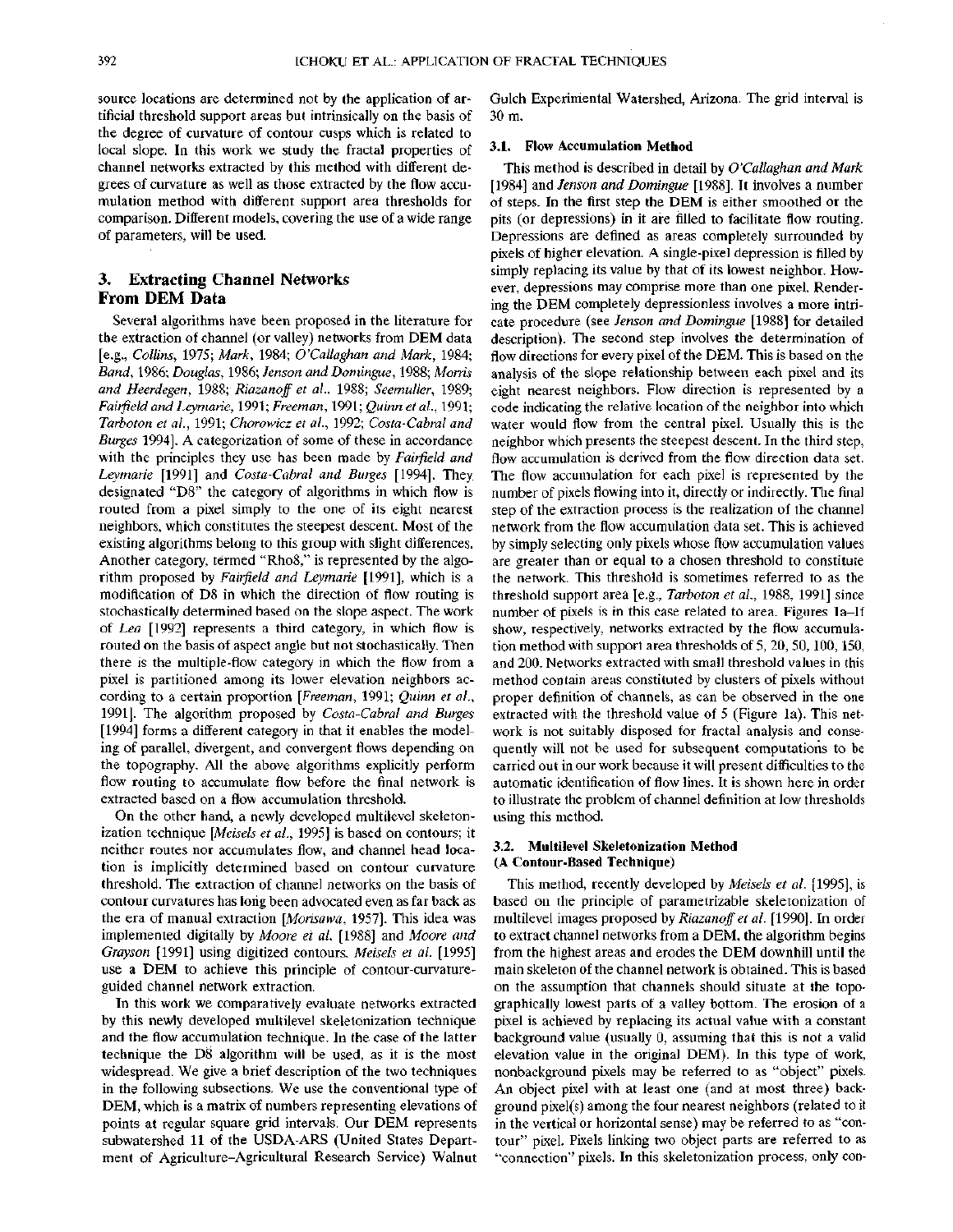

**Figure 1.** Channel network extracted from a DEM representing the subwatershed 11 of the USDA-ARS Walnut Gulch Experimental Watershed (Arizona, United States) using the flow accumulation method with support area thresholds of (a) 5, (b) 20, (c) 50, (d) 100, (e) 150, and (f) 200.

tour pixels may be eroded based on the local contour curvatures. Contour curvature at a pixel, represented by a parameter called the "convexity,"  $K$ , is roughly estimated by the highest number of contiguous background neighbors among its eight nearest neighbors. Thus values of *K* are integers and exist only in the range of 1 to 8. Usually, the user supplies a curvature (or convexity) threshold  $K_T$  such that pixels at which curvature is equal to or greater than this threshold cannot be eroded. Indeed, results are meaningful only for five  $K<sub>\tau</sub>$  values (from 3 to 7).

In the skeletonization algorithm, first all local maxima (pixels higher than all their eight neighbors) throughout the DEM are assigned the background pixel value. Subsequently, the image is processed according to elevation values from the maximum to the minimum elevation. For each elevation value all object pixels with the current elevation are examined, and a pixel is eroded if it satisfies all the following conditions: (1) it is a contour pixel; (2) its convexity  $K$  is less than the threshold  $K_T$ ; (3) it was not a connection point before the preceding iteration; and (4) it is not currently a connection point. The whole image is processed repeatedly with the current elevation until no more pixels can be eliminated in the entire image. Then the next lower elevation value is processed.

After processing all the elevation values the entire process is performed once again in order to connect unconnected segments. However, to ensure proper channel connectivity, depressions are filled in the original DEM before this second stage of skeletonization is embarked upon. Depression filling is carried out according to elevation values from minimum to maximum, with an iteration at each elevation value. All pixels belonging to a depression are assigned a special constant value, called a "lake." This value should be lower than the overall minimum elevation (usually the minimum elevation minus 1) such that they will correspond to the last elevation value to be processed during skeletonization. The second stage of skeletonization is entirely the same as the first except that in considering a pixel for elimination, the convexity condition (condition 2) above is not applied. At the end of this second stage the resulting flow channels are well connected, although there may be a few flow loops caused by the erroneous connection of certain flow paths in the upstream sense. However, the algorithm incorporates certain functions which go further to eliminate these loops based on techniques referred to as flow path enumeration and traversal. Figures 2a-2d show, respectively, channel networks extracted by the multilevel skeletonization method with curvature threshold values of 3, 4, 5, and 6.

# **4. Determination of Network Fractal Parameters**

All extracted networks are represented as binary raster images in which channel pixels have value 1 while background pixels have value 0. We have developed an algorithm to determine the network fractal parameters automatically. The procedure involves network tracing, ordering, parameter extraction, and fractal computation. Before the image containing networks is submitted to the algorithm, the value of the terminal pixel representing the outlet of each network to be processed is changed from 1 to a large value such as 100. This is to enable the algorithm to recognize network outlets because network tracing begins at the outlet and moves toward the sources, passing through the branches *[Ichoku and Chorowicz,* 1994].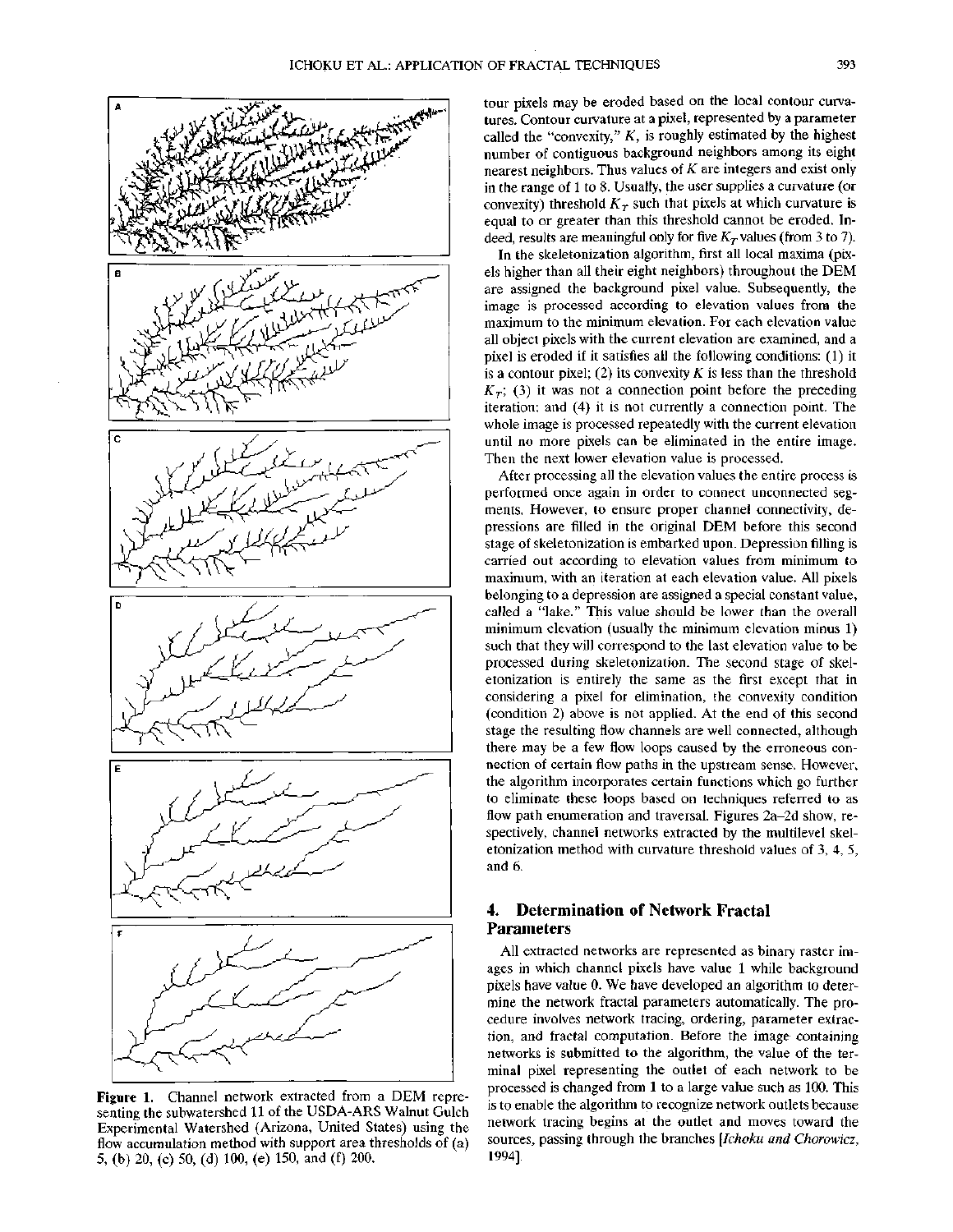

**Figure** 2. Channel network extracted from a DEM representing the subwatershed 11 of the USDA-ARS Walnut Gulch Experimental Watershed (Arizona, United States) using the multilevel skeletonization method with convexity thresholds of (a) 3, (b) 4, (c) 5, and (d) 6.

Starting from the outlet pixel, each link is traced by moving recursively from pixel to pixel. When a junction is reached, the current link ends and each branch is traced in a similar manner. This process continues until the entire network is traced. Every traced link is assigned an identification number and its details are entered in an array against this number. The details include the row/column coordinates of its beginning and end, its length, its direction, and the identification numbers of its branches and its downstream link, as well as codes indicating how it is connected to them. Details of the procedures for determining stream lengths and directions are given by *Ichoku* *and Chorowicz* [1994]. After tracing, the network is ordered according to the ordering scheme of *Strahler* [1952].

Subsequently, the following network parameters are determined: number of streams  $N<sub>o</sub>$  and mean length of streams  $L<sub>o</sub>$ of each order  $\omega$ . Also, junction angles  $\varphi$  are computed from stream directions and classified according to the orders of streams subtending them. Since ordering by the Horton scheme was not performed, due to the fact that it involves subjective decisions *[Shreve,* 1966, p. 18] which are difficult to implement in an algorithm, the foregoing parameters in the Horton scheme were derived from their equivalents in the Strahler scheme. Horton stream numbers  $N_H$  can be derived from Strahler stream numbers  $N_s$  as follows [*Shreve*, 1966, p. 23]:<br> $N_{H,\omega} = N_{S,\omega} - N_{S,\omega+1}$  (14)

$$
N_{H,\omega} = N_{S,\omega} - N_{S,\omega+1} \tag{14}
$$

where  $N_{H,\omega}$  and  $N_{S,\omega}$  represent number of streams of order  $\omega$ with reference to the Horton and Strahler schemes, respectively. We estimated average lengths of Horton streams from the following relationship:

$$
L_{H,\omega} = \sum_{i=1}^{\omega} L_{S,i} \tag{15}
$$

where  $L_{H, \omega}$  and  $L_{S, \omega}$  represent average lengths of streams of order  $\omega$  in the Horton and Strahler schemes, respectively. The stream numbers  $N_{f,\omega}$  and average lengths  $L_{f,\omega}$  of the "fractal" model proposed by *Nikora and Sapozhnikov* [1993] are further derived from (13) and (11), respectively. The average angle  $\varphi_{\omega}$ subtended by Horton streams of adjacent orders  $\omega$  and  $\omega + 1$ was approximated by the mean of angles subtended by Strahler streams of orders  $\omega$  and  $\omega$  and of orders  $\omega$  and  $\omega + 1$ . This is based on the knowledge that most junctions between Strahler streams of orders  $\omega$  and  $\omega$  correspond to a junction between Horton streams of orders  $\omega$  and  $\omega + 1$ . Although the remaining few correspond to junctions between  $\omega$  and higher orders, we found empirically that the effect of their inclusion in the computation of the average angular value is negligible. Average widths  $W_{f,\omega}$  are computed from (8) using  $L_{f,\omega}$  and  $\varphi_{\omega}$  for  $2 \leq \omega \leq \Omega$ , where  $\Omega$  denotes network order or the maximum order in a network.

Stream ratios  $R_B$ ,  $R_L$ , and  $R_W$  are computed from least squares equations relating the logarithms of  $N_{\omega}$ ,  $L_{\omega}$ , and  $W_{\omega}$ , respectively, to  $\omega$ . We computed bifurcation  $R_{S,B}$  and length  $R_{S,L}$  ratios for Strahler streams; bifurcation  $R_{H,B}$  and length  $R_{H,L}$  ratios for Horton streams; and bifurcation  $R_{f,B}$ , length  $R_{f,L}$ , and width  $R_{f,W}$  ratios for the "fractal" model of *Nikora* and Sapozhnikov (1993). Note that  $R_{f,L}$  is equal to  $R_{H,L}$ , according to (12). Tables 1 and 2 show the values of the ratios computed from networks derived by the flow accumulation and multilevel skeletonization methods, respectively.

Finally, the various ratios are used for computing different fractal exponents. The fractal dimension *D* (equation (5)) has been computed from pairs of bifurcation and length ratios belonging to three different hierarchical models. It is denoted by  $D_{\mathcal{S}}$  if computed from Strahler stream ratios  $R_{\mathcal{S},\mathcal{B}}$  and  $R_{\mathcal{S},\mathcal{L}}$ by  $D_H$  if computed from Horton stream ratios  $R_{H,B}$  and  $R_{H,L}$ ; and by *DL* if computed from the "fractal" model stream ratios  $R_{f,B}, R_{f,L}$  [Nikora and Sapozhnikov 1993].  $D_W, H$ , and  $D_G$  are computed from (6), (9), and (10), respectively, using the "fractal" model stream ratios  $R_{f,B}$ ,  $R_{f,L}$ , and  $R_{f,W}$ . The computed values of the fractal exponents are shown in Tables 3 and 4 for networks derived by the flow accumulation and multilevel skeletonization methods, respectively.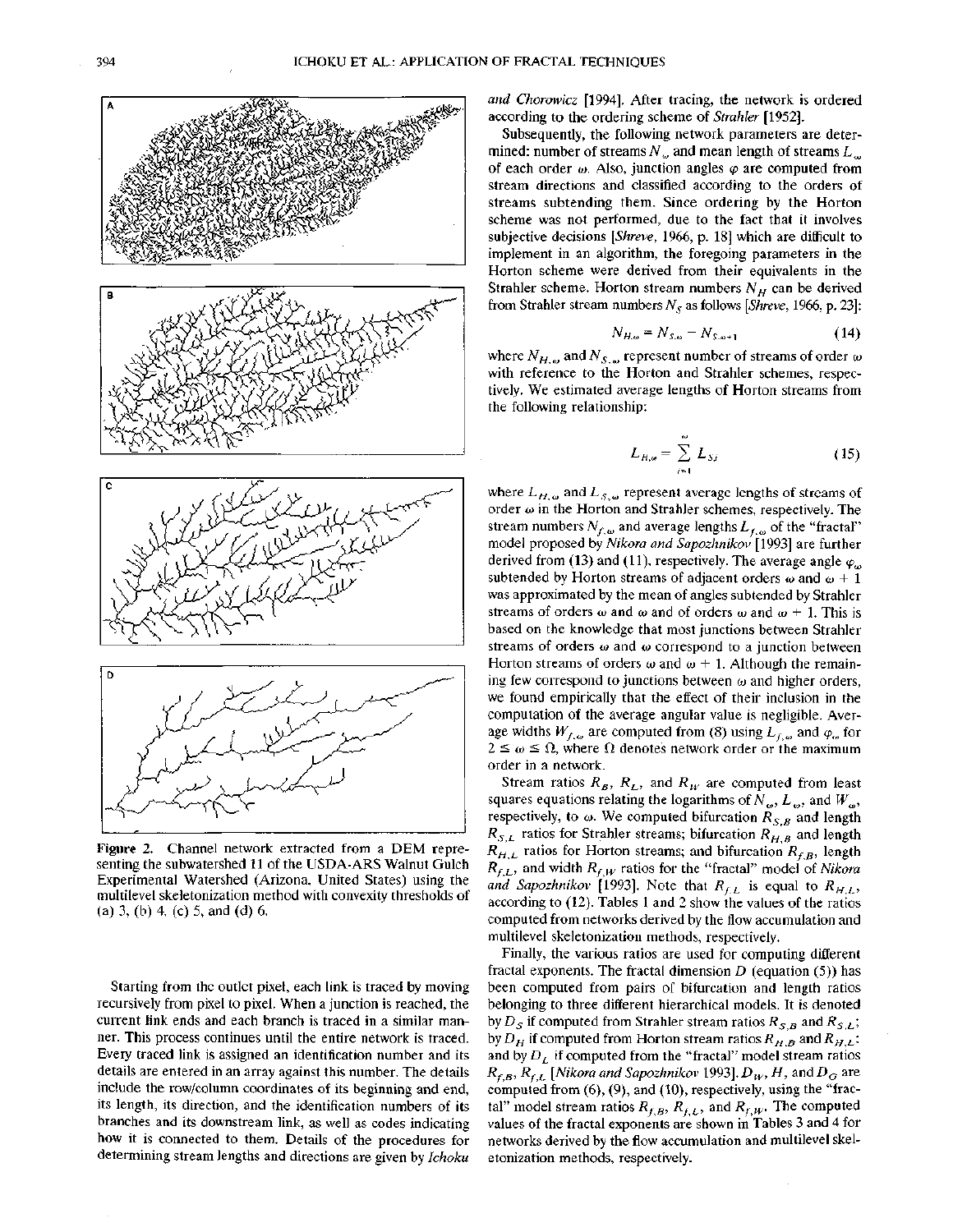| Support Area<br>Threshold,<br>in Pixels | <b>Network</b><br>Order. | Horton's<br>Model <sup>*</sup> |           | Strahler's<br>Model <sup>†</sup> |           | "Fractal" Model‡ |           |           |
|-----------------------------------------|--------------------------|--------------------------------|-----------|----------------------------------|-----------|------------------|-----------|-----------|
|                                         | Ω                        | $R_{H,B}$                      | $R_{H,L}$ | $R_{S,B}$                        | $R_{S,L}$ | $R_{f,B}$        | $R_{f,L}$ | $R_{f,W}$ |
| 20                                      | 5                        | 3.826                          | 3.241     | 3.880                            | 2.798     | 4.728            | 3.241     | 3.375     |
| 50                                      | 4                        | 5.102                          | 5.468     | 5.231                            | 5.167     | 6.975            | 5.468     | 5.876     |
| 100                                     | 4                        | 3.793                          | 3.759     | 3.958                            | 3.022     | 5.117            | 3.759     | 4.109     |
| 150                                     | 4                        | 3.192                          | 3.332     | 3.410                            | 2.544     | 4.421            | 3.332     | 3.681     |
| 200                                     | 4                        | 2.966                          | 3.045     | 3.070                            | 2.219     | 3.852            | 3.045     | 2,941     |

**Table 1.** Stream Ratios (Based on Strahler, Horton, and "Fractal" Hierarchical Models) for Networks Extracted by the Flow Accumulation Method

*\*Horton* [1945].

*^Strahler* [1952].

*\$Nikora and Sapozhnikov* [1993].

## **5. Results and Discussion**

In this section we shall examine the characteristics of the networks extracted with different thresholds by the two methods described above as well as the scaling parameters (ratios and fractal exponents) obtained from them. A visual comparison of the extracted networks (Figures 1 and 2) shows that the multilevel skeletonization method appears to have an advantage over the flow accumulation method in terms of channel definition, especially at smaller extraction thresholds. For instance, even though Figure 2a is highly detailed, all channels are very clearly defined, whereas by comparison Figure la, which is not as detailed, portrays very poor channel definition. *Montgomery and Foufoula-Georgiou* [1993] show that the use of low thresholds in the flow accumulation method results in the problem of "feathering," whereby channels extend into planar or divergent hillslopes. This is probably due to the fact that in the flow accumulation method (especially the D8 type), flow is routed from every part of the DEM simply according to the steepest descent; thus all points meeting the specified support area threshold are extracted irrespective of whether the resulting flow lines correspond to places of landscape dissection as represented by valleys and channels (see *Montgomery and Dietrich* [1994] for a discussion on the differences between valleys and channels). In contrast, the multilevel skeletonization method locates flow lines only up to places where the presence of landscape dissection is identified by curvatures in contours, the degree of curvature meeting the specified threshold. A more global comparison based on the scaling parameters of the networks extracted by the two methods will be pursued below.

Figure 3 shows plots of the different ratios computed in this work against extraction thresholds for networks extracted by flow accumulation (Figure 3a) and multilevel skeletonization (Figure 3b) methods. In either case, graphs of all ratios have almost the same shape (with peaks occurring at the same threshold values in each case). In order to verify whether this similarity in variation observed in our case was just a coincidence, we tried plotting similar graphs for the stream ratios determined from networks extracted from DEMs representing other basins; we observed that in general, using either of the two methods of extraction described in this work, for a given basin, graphs of the different ratios (against extraction thresholds) have almost the same shape, although they do not necessarily have single prominent peaks like ours. This is also apparent, for instance, in the plot of Strahler bifurcation and length ratios (Figure 4) obtained from the data of South Fork Smith River, California (Figure 4a); Schoharie Creek, New York (Figure 4b); and Big Creek, Idaho (Figure 4c), basins presented in Table 3 of *Helmlinger et al.* [1993]. Therefore it appears that for each of the two extraction methods used in this work, for a given drainage basin, as the extraction threshold changes, all stream ratios regardless of hierarchical model vary in an almost identical manner.

The computed scaling exponents  $D_S$ ,  $D_H$ ,  $D_L$ ,  $D_W$ ,  $H$ , and *DG* have also been plotted against extraction thresholds for the two methods of extraction. These are shown in Figures 5a and 5b for networks extracted by the flow accumulation and multilevel skeletonization methods, respectively. It can be observed that the dimensions computed from the flow accumulation networks behave in different ways. On the other hand, in the case of networks extracted by the multilevel skeletonization method, all dimensions (excluding *H*, which is not a dimension and for which we obtained values always close to 1) have almost the same behavior: all tending to descend continuously with increasing extraction threshold. It is very obvious that in

**Table** 2. Stream Ratios (Based on Strahler, Horton, and "Fractal" Hierarchical Models) for Networks Extracted by the Multilevel Skeletonization Method

| Convexity<br>Threshold | Network<br>Order.<br>Ω | Horton's<br>Model* |           | Strahler's<br>Model† |           | "Fractal" Model# |           |           |
|------------------------|------------------------|--------------------|-----------|----------------------|-----------|------------------|-----------|-----------|
|                        |                        | $R_{H,B}$          | $R_{H,L}$ | $R_{S,B}$            | $R_{S,L}$ | $R_{f,B}$        | $R_{f,L}$ | $R_{f,W}$ |
| 3                      | b                      | 4.425              | 3.039     | 4.381                | 2.816     | 5.034            | 3.039     | 3.221     |
| Δ                      |                        | 4.634              | 3.485     | 4.752                | 3.228     | 5.744            | 3.485     | 3.550     |
|                        | 4                      | 5.490              | 4.134     | 5.721                | 3.717     | 7.065            | 4.134     | 4.319     |
| 6                      | 4                      | 3.497              | 3.913     | 3.693                | 3.317     | 5.001            | 3.913     | 3.806     |

*\*Horton* [1945].

*^Strahler* [1952].

*\$Nikora and Sapozhnikov* [1993].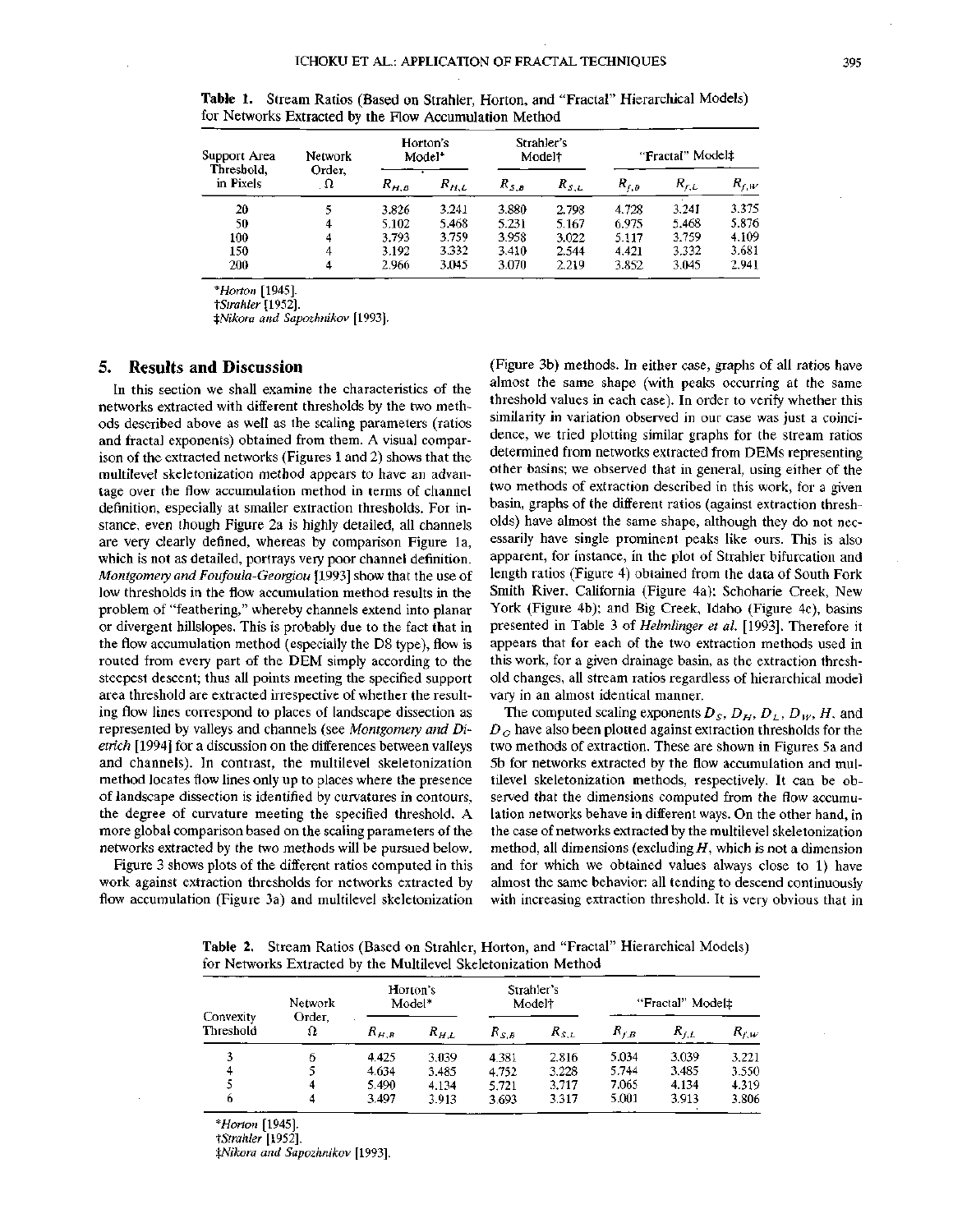| Support Area<br>Threshold.<br>in Pixels | <b>Network</b><br>Order.<br>Ω | Horton's<br>$Model.*$<br>D <sub>H</sub> | Strabler's<br>Model.t<br>$D_{\scriptscriptstyle{X}}$ | "Fractal" Model‡ |       |       |       |  |
|-----------------------------------------|-------------------------------|-----------------------------------------|------------------------------------------------------|------------------|-------|-------|-------|--|
|                                         |                               |                                         |                                                      | D <sub>L</sub>   | $D_W$ | Н     | $D_G$ |  |
| 20                                      |                               | 1.141                                   | 1.318                                                | 1.321            | 1.277 | 1.035 | 1.299 |  |
| 50                                      | 4                             | 0.959                                   | 1.007                                                | 1.143            | 1.097 | 1.042 | 1.120 |  |
| 100                                     | 4                             | 1.007                                   | 1.244                                                | 1.233            | 1.155 | 1.067 | 1.193 |  |
| 150                                     | 4                             | 0.964                                   | 1.314                                                | 1.235            | 1.141 | 1.083 | 1.186 |  |
| 200                                     | 4                             | 0.977                                   | 1.408                                                | 1.211            | 1.250 | 0.969 | 1.230 |  |

**Table 3.** Fractal Exponents (Based on Strahler, Horton, and "Fractal" Hierarchical Models) for Networks Extracted by the Flow Accumulation Method

*\*Horton* [1945].

*•\Strahler* [1952]. *\$Nikora and Sapozhnikov* [1993].

both methods, the higher the extraction threshold, the lesser the detail expressed by the extracted network, and vice versa. *Voss* [1988] demonstrates that the fractal dimension of a fractal object increases with increasing detail. This was clearly expressed in his statement, "The fractal dimension determines the relative amounts of detail or irregularities at different distance scales. Surfaces with a larger *D* seem rougher." *[Voss,* 1988, p. 31]. He illustrated this direct relationship between fractal dimension *D* and detail both for curves, with the aid of samples of fractional Brownian motion traces in his Figure 1.12, and for surfaces in his Plates 8-13. Several authors have simulated curves and surfaces of varying fractal dimension, and it is observed that the larger the fractal dimension, the more complex the simulated features *[Goodchild,* 1980, 1988; *Saupe,* 1988; *Lam,* 1990]. In fact, it has been noted that a large "set of applications utilizes the fractal dimension as an index for describing the complexity of curves and surfaces." *[Lam,* 1990, p. 188]. Therefore in the case of channel networks extracted in this work, since detail decreases with increasing threshold, fractal dimension should also be expected to decrease with increasing threshold. This has been the case with networks extracted by the multilevel skeletonization but not for those extracted by the flow accumulation method. It is remarkable that for networks issuing from the former extraction method, even though the various types of fractal dimensions  $(D<sub>S</sub>, D<sub>H</sub>,$ and  $D_L$ ) have been determined on the basis of different hierarchical models, they have all behaved similarly. The multilevel skeletonization method of network extraction therefore appears to give a more natural result.

The difference between the behaviors of the computed fractal dimensions of the two groups of networks with respect to extraction threshold can be explained by the difference in the nature of these thresholds. The effect of thresholds in network extraction is to determine the location of channel heads with respect to the drainage divide. Field evidence shows that the location of a channel head is a function of the local valley slope *[Montgomery and Dietrich,* 1992]. The support area threshold used in the flow accumulation method applies equal area condition to all channel heads whereas the convexity threshold used in the multilevel skeletonization method is based on contour curvature, which is a function of local terrain slope. Therefore the multilevel skeletonization method adapts more naturally to topographic variabilities and networks generated with it are likely to bear a closer resemblance to the true channel network.

#### **6. Conclusion**

In this work we have applied fractal techniques to investigate the effects of thresholds on channel networks extracted by two different automated techniques: the flow accumulation and the multilevel skeletonization methods. The assessment has been performed on the basis of scaling parameters computed from these networks, namely, various types of Horton's ratios and fractal exponents based on different hierarchical models. With reference to the ratios, our study shows that using either method, for a given DEM representing a given drainage basin, all the ratios vary with network extraction threshold in an almost identical manner. As regards the fractal exponents, we have observed that in the networks extracted by the flow accumulation method, the different fractal dimensions behave differently with respect to extraction threshold, while in those extracted by the multilevel skeletonization method they all behave similarly, decreasing as extraction threshold increases (and detail decreases). The latter case is believed to be the appropriate pattern because evidence has shown that at con-

**Table 4.** Fractal Exponents (Based on Strahler, Horton, and "Fractal" Hierarchical Models) for Networks Extracted by the Multilevel Skeletonization Method

| Convexity<br>Threshold | <b>Network</b><br>Order.<br>Ω | Horton's<br>Model. <sup>*</sup><br>Dн | Strahler's<br>Model,†<br>$D_{\rm c}$ | "Fractal" Model‡ |       |       |       |  |
|------------------------|-------------------------------|---------------------------------------|--------------------------------------|------------------|-------|-------|-------|--|
|                        |                               |                                       |                                      |                  | $D_w$ |       | $D_G$ |  |
|                        |                               | 1.338                                 | 1.427                                | 1.454            | 1.382 | 1.052 | 1.417 |  |
|                        |                               | 1.228                                 | 1.330                                | 1.400            | 1.380 | 1.015 | 1.390 |  |
|                        |                               | 1.200                                 | 1.328                                | 1.378            | 1.336 | 1.031 | 1.357 |  |
| 0                      |                               | 0.918                                 | 1.090                                | 1.180            | 1.204 | 0.980 | 1.192 |  |

*\* Horton* [1945].

*•^Strahler* [1952].

*\$Nikora and Sapozhnikov* [1993].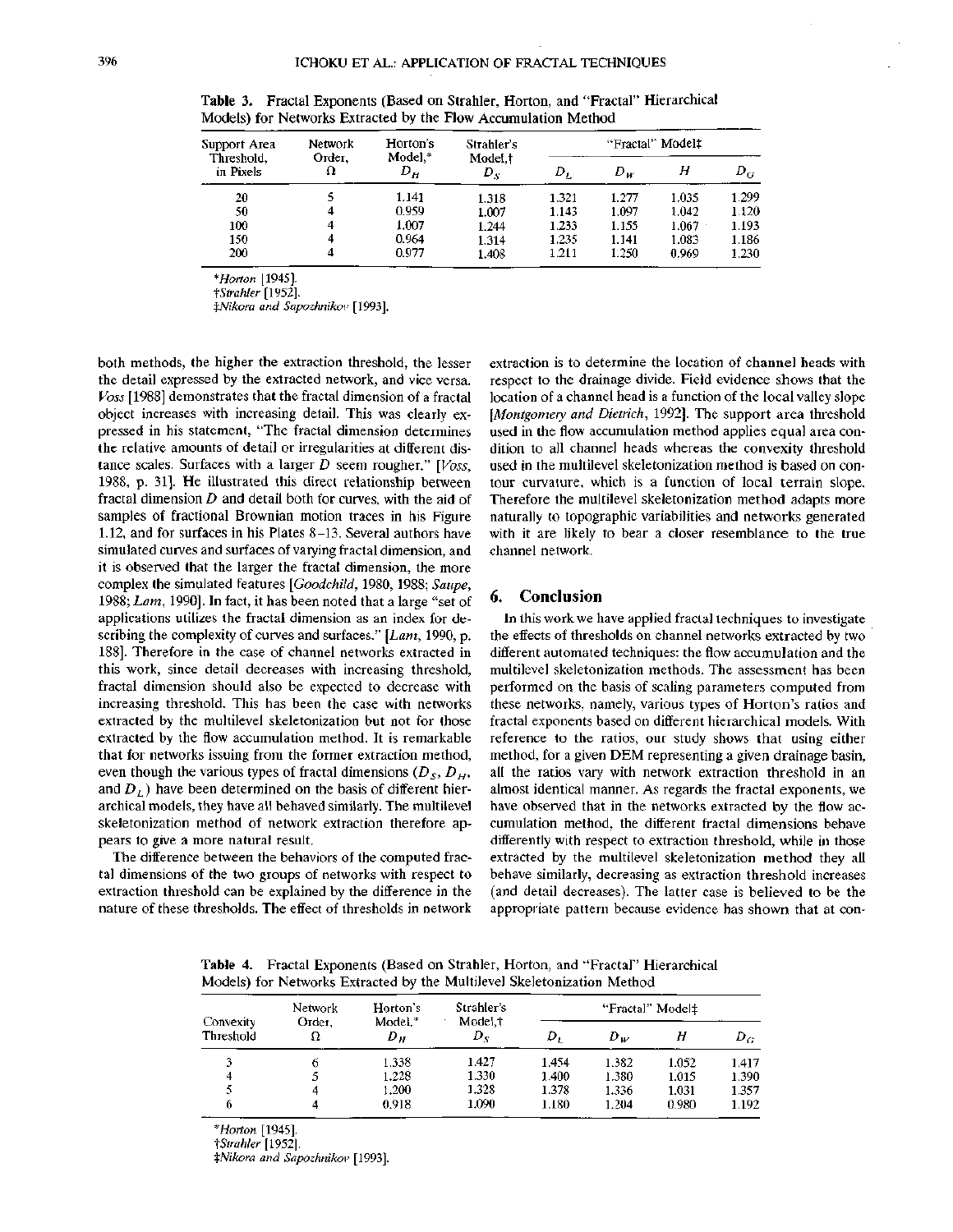stant scale, fractal dimension has a direct relationship with detail. This situation has led us to conclude that the multilevel skeletonization method gives a more natural performance because its threshold adapts to local terrain slope in locating channel heads during extraction, whereas the threshold used in the flow accumulation method does not. Moreover, in the flow accumulation method applicable thresholds range from 1 to the maximum flow accumulation value in a given DEM (which is of the order of 30,000 for our DEM), thereby making choice difficult and the significance of the outcome uncertain. But in the case of the multilevel skeletonization method the range of applicable thresholds is very narrow (only from 3 to 7), and thus not only is choice facilitated but generated results are also meaningful (since the extraction is based on contour curvatures, in conformity with the conventional principle of extracting networks from topographic maps).

The result obtained in this work further supports the observation that channel source support area, and consequently the location of channel heads, depends on local slope *[Montgomery and Dietrich,* 1988, 1992; *Helmlinger et al.,* 1993]. In fact, for one of the drainage basins (Schoharie Creek, New York) they studied, *Helmlinger et al.* [1993] observed that with an equal





**Figure 4.** Plots of bifurcation and length ratios (based on the Strahler hierarchical model) against extraction threshold for networks extracted by the flow accumulation method from DEMs representing (a) South Fork Smith River, California; (b) Schoharie Creek, New York; and (c) Big Creek, Idaho, basins (data presented in Table 3 of *Helmlinger et al.* [1993]).  $R(S,B) = R_{S,B}$ ;  $R(S,L) = R_{S,L}$ .

**Figure 3.** Plots of different kinds of stream ratios (based on Strahler, Horton, or "fractal" hierarchical models) against extraction threshold for networks extracted by (a) the flow accumulation and (b) the multilevel skeletonization methods.  $R(S,B) = R_{S,B}$ ;  $\hat{R}(S,L) = R_{S,L}$ ;  $R(H,B) = R_{H,B}$ ;  $R(H,L) =$  $R_{f,B}$ <sup>2</sup>, and R(f,W) =  $R_{f,W}$ <sup>2</sup>

support area threshold, the computed fractal dimension values were unrealistic, but when they applied a slope-dependent area threshold to the same basin, the computed fractal values improved in line with their expectations. It is therefore imperative that algorithms used in the extraction of channel networks from DEMs should be equipped with the capability for adapting the location of channel heads to local terrain slope.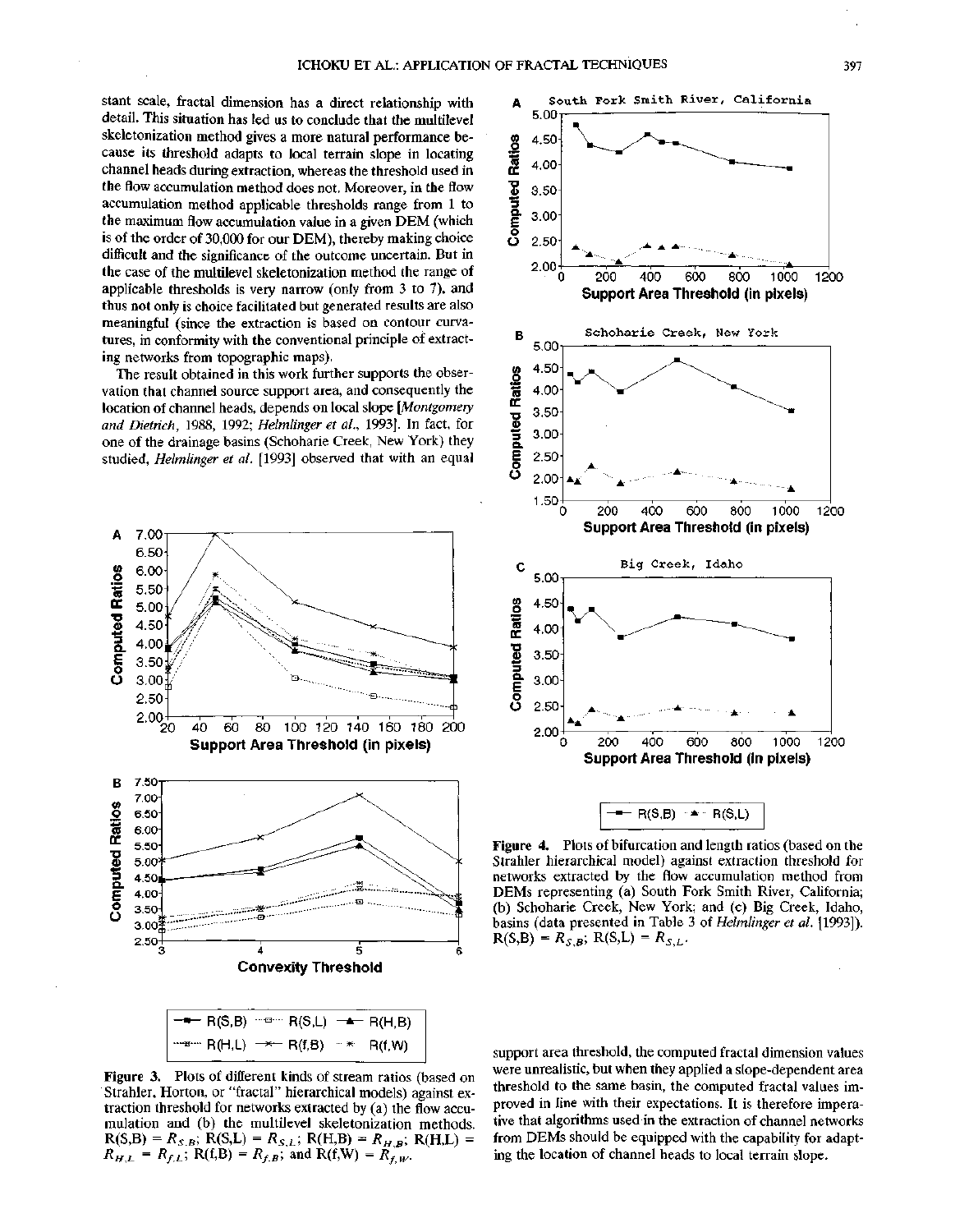

**Figure** 5. Plots of different kinds of fractal exponents (based on Strahler, Horton, or "fractal" hierarchical models) against extraction threshold for networks extracted by (a) the flow accumulation and (b) the multilevel skeletonization methods.  $DS = D_s$ ;  $DH = D_H$ ;  $DL = D_L$ ;  $DW = D_W$ ;  $H = H$ ; and  $DG = D_G^G$ .

**Acknowledgments.** The digital elevation model of the Walnut Gulch subwatershed 11 used in demonstrating the results of our study was kindly provided by the Southwest Watershed Center (USDA-ARS) at Tucson, Arizona. We thank David Montgomery, Vladimir Nikora, and an anonymous reviewer for their valuable critiques of the manuscript, and the first mentioned for providing us with some reference materials.

# **References**

- Band, L. E., Topographic partition of watersheds with digital elevation models, *Water Resour. Res.,* 22(1), 15-24, 1986.
- Chorowicz, J., C. Ichoku, S. Riazanoff, Y.-J. Kim, and B. Cervelle, A. combined algorithm for automated drainage network extraction, *Water Resour. Res., 28(5),* 1293-1302, 1992.
- Chorowicz, J., C. Ichoku, S. Riazanoff, Y.-J. Kim, and B. Cervelle, Reply to comment on "A combined algorithm for automated drainage network extraction," by J. Garbrecht and L. W. Martz, *Water Resour. Res., 29(2),* 537-539, 1993.
- Collins, S. H., Terrain parameters directly from a digital terrain model, *Can. Surveyor, 29(5),* 507-518, 1975.
- Costa-Cabral, M. C., and S. J. Burges, Digital elevation model networks (DEMON): A model of flow over hillslopes for computation of contributing and dispersal areas, *Water Resour. Res., 30(6),* 1681- 1692, 1994.
- Douglas, D. H., Experiments to locate ridges and channels to create a

new type of digital elevation model, *Cartographica, 23(4),* 29-61, 1986.

- Fairfield, J., and P. Leymarie, Drainage networks from grid digital elevation models, *Water Resour. Res., 27(5),* 709-717, 1991. (Correction, *Water Resour. Res.,* 27(10), 2809, 1991.)
- Feder, J., *Fractals,* Plenum, New York, 1988.
- Freeman, T. G., Calculating catchment area with divergent flow based on a regular grid, *Comput. Geosci., 17(3),* 413-422, 1991.
- Goodchild, M. F., Fractals and the accuracy of geographical measures, *Math. Geol., 12(2),* 85-98, 1980.
- Goodchild, M. F., Lakes on fractal surfaces: A null hypothesis for lake-rich landscapes, *Math. Geol., 20(6),* 615-630, 1988.
- Hastings, H. M., and G. Sugihara, *Fractals: A User's Guide for the Natural Sciences,* 235 pp., Oxford Univ. Press, New York, 1993.
- Helmlinger, K. R., P. Kumar, and E. Foufoula-Georgiou, On the use of digital elevation model data for Hortonian and fractal analyses of channel networks, *Water Resour. Res.,* 29(8), 2599-2613, 1993.
- Hjelmfelt, A. T., Fractals and the river-length catchment-area ratio, *Water Resour. Bull., 24(2),* 455-459, 1988.
- Horton, R. E., Erosional development of streams and their drainage basins: Hydrophysical approach to quantitative morphology, *Geol. Soc. Am. Bull., 56,* 275-370, 1945.
- Ichoku, C., and J. Chorowicz, A numerical approach to the analysis and classification of channel network patterns, *Water Resour. Res., 30(2),* 161-174, 1994.
- Jenson, S. K., and J. O. Domingue, Extracting topographic structure from digital elevation data for geographic information system analysis, *Photogramm. Eng. Remote Sens., 54(11),* 1593-1600, 1988.
- La Barbera, P., and R. Rosso, Fractal geometry of river networks (abstract), *Eos Trans. AGU, 68(44),* 1276, 1987.
- La Barbera, P., and R. Rosso, On the fractal dimension of stream networks, *Water Resour. Res., 25(4),* 735-741, 1989.
- La Barbera, P., and R. Rosso, Reply to comment on "On the fractal dimension of stream networks," by D. G. Tarboton, R. L. Bras, and I. Rodriguez-Iturbe, *Water Resour. Res., 26(9),* 2245-2248, 1990.
- Lam, N. S.-N., Description and measurement of landsat TM images using fractals, *Photogramm. Eng. Remote Sens., 56(2),* 187-195,1990.
- Lea, N. L., An aspect driven kinematic routing algorithm, in *Overland Flow: Hydraulics and Erosion Mechanics,* edited by A. J. Parsons and A. D. Abrahams, Chapman and Hall, New York, 1992.
- Mandelbrot, B. B., *Fractals: Form, Chance, and Dimension,* 365 pp., W. H. Freeman, New York, 1977.
- Mandelbrot, B. B., *The Fractal Geometry of Nature,* W. H. Freeman, 468 pp., New York, 1983.
- Mark, D. M., Relations between field-surveyed channel networks and map-based geomorphometric measures, Inez, Kentucky, *Ann. Assoc. Am. Geogr., 73(3),* 358-372, 1983.
- Mark, D. M., Automated detection of drainage networks from digital elevation models, *Cartographica, 21,* 168-178, 1984.
- Meisels, A., S. Raizman, and A. Karnieli, Skeletonizing a DEM into a drainage network, *Comput. Geosci., 21(1),* 187-196, 1995.
- Montgomery, D. R., and W. E. Dietrich, Where do channels begin?, *Nature, 336(6196),* 232-234, 1988.
- Montgomery, D. R., and W. E. Dietrich, Channel initiation and the problem of landscape scale, *Science, 255,* 826-830, 1992.
- Montgomery, D. R., and W. E. Dietrich, Landscape dissection and drainage area-slope thresholds, in *Process Models and Theoretical Geomorphology,* edited by M. J. Kirkby, pp. 221-246, John Wiley, New York, 1994.
- Montgomery, D. R., and E. Foufoula-Georgiou, Channel network representation using digital elevation models, *Water Resour. Res.,* 29(12), 3925-3934, 1993.
- Moore, I. D., and R. B. Grayson, Terrain-based catchment partitioning and runoff prediction using vector elevation data, *Water Resour. Res., 27(6),* 1177-1191, 1991.
- Moore, I. D., E. M. O'Loughlin, and G. J. Burch, A contour-based topographic model for hydrological and ecological applications, *Earth Surf. Processes Landforms, 13,* 305-320, 1988.
- Morisawa, M., Accuracy of determination of stream lengths from topographic maps, *Eos Trans. AGU, 53(1),* 86-88, 1957.
- Morris, D. G., and R. G. Heerdegen, Automatically derived catchment boundaries and channel networks and their hydrological applications, *Geomorphology, 1,* 131-141, 1988.
- Nikora, V. I., On self-similarity and self-affinity of drainage basins, *Water Resour. Res., 30(1),* 133-137, 1994.
- Nikora, V. I., and V. B. Sapozhnikov, River network fractal geometry